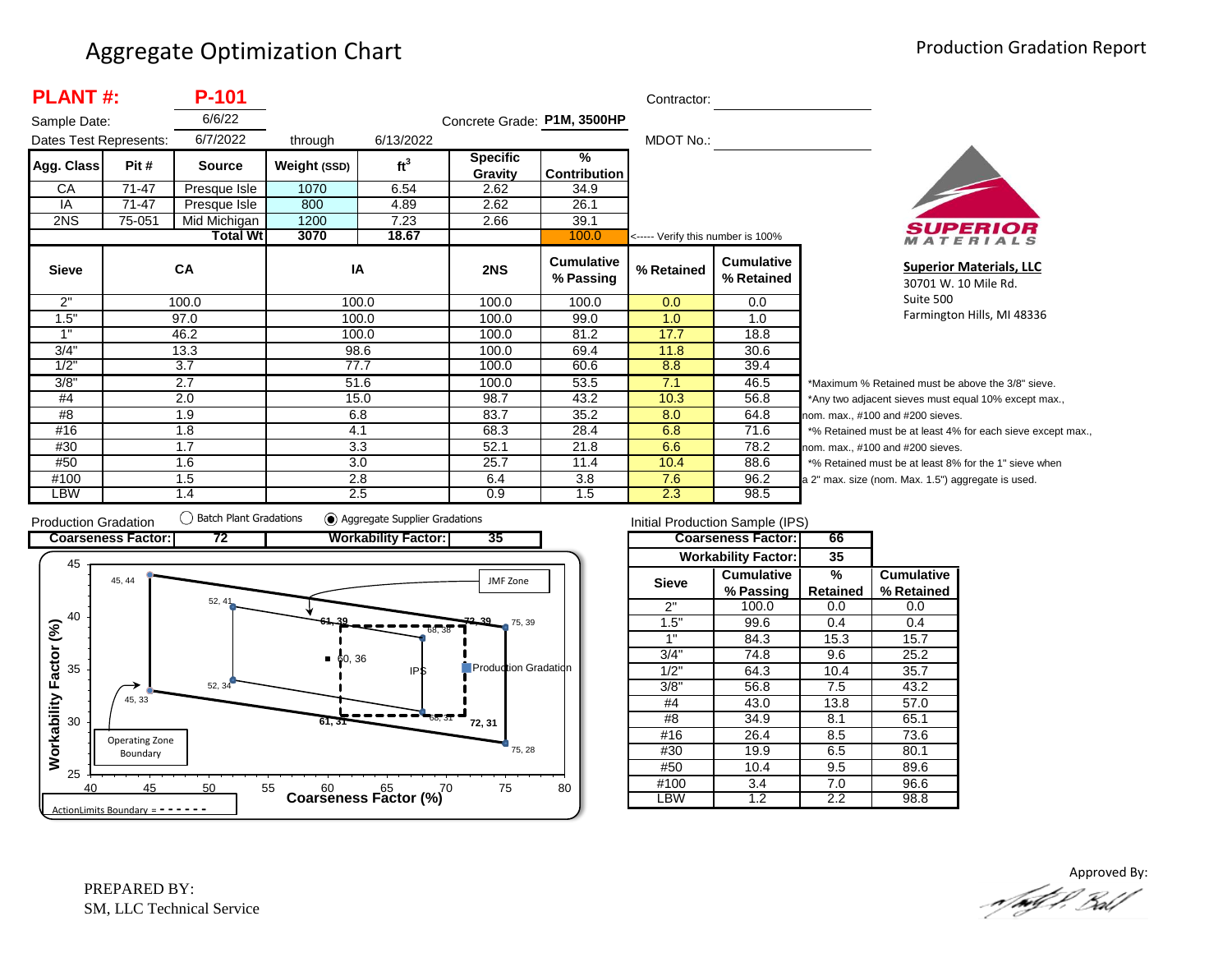|              | <b>PLANT#:</b><br>$P-102$<br>Contractor: |                 |                      |                 |                             |                                |                                   |                                 |      |
|--------------|------------------------------------------|-----------------|----------------------|-----------------|-----------------------------|--------------------------------|-----------------------------------|---------------------------------|------|
| Sample Date: |                                          | 6/6/22          |                      |                 | Concrete Grade: P1M, 3500HP |                                |                                   |                                 |      |
|              | 6/7/2022<br>Dates Test Represents:       |                 | 6/13/2022<br>through |                 |                             |                                | MDOT No.:                         |                                 |      |
| Agg. Class   | Pit #                                    | <b>Source</b>   | Weight (SSD)         | ft <sup>3</sup> | <b>Specific</b><br>Gravity  | %<br>Contribution              |                                   |                                 |      |
| CA           | 58-003                                   | Stoneco         | 1370                 | 8.16            | 2.69                        | 43.9                           |                                   |                                 |      |
| IA           | 58-003                                   | Stoneco         | 550                  | 3.28            | 2.69                        | 17.6                           |                                   |                                 |      |
| 2NS          | 81-019                                   | Pleasant Lake   | 1200                 | 7.26            | 2.65                        | 38.5                           |                                   |                                 |      |
|              |                                          | <b>Total Wt</b> | 3120                 | 18.70           |                             | 100.0                          | <----- Verify this number is 100% |                                 |      |
| <b>Sieve</b> |                                          | CA              | IA                   |                 | 2NS                         | <b>Cumulative</b><br>% Passing | % Retained                        | <b>Cumulative</b><br>% Retained |      |
| 2"           |                                          | 100.0           |                      | 100.0           | 100.0                       | 100.0                          | 0.0                               | 0.0                             |      |
| 1.5"         |                                          | 100.0           |                      | 100.0           | 100.0                       | 100.0                          | 0.0                               | 0.0                             |      |
| 1"           |                                          | 66.0            | 100.0                |                 | 100.0                       | 85.1                           | 14.9                              | 14.9                            |      |
| 3/4"         |                                          | 38.0            |                      | 100.0           | 100.0                       | 72.8                           | 12.3                              | 27.2                            |      |
| 1/2"         |                                          | 15.2            | 94.2                 |                 | 100.0                       | 61.7                           | 11.0                              | 38.3                            |      |
| 3/8"         |                                          | 6.4             |                      | 78.8            | 100.0                       | 55.2                           | 6.6                               | 44.8                            |      |
| #4           |                                          | 2.0             | 23.7                 |                 | 98.4                        | 42.9                           | 12.3                              | 57.1                            |      |
| #8           |                                          | 1.4             | 6.9                  |                 | 82.6                        | 33.6                           | 9.3                               | 66.4                            | nc   |
| #16          | 1.4                                      |                 | 2.8                  |                 | 64.8                        | 26.0                           | 7.6                               | 74.0                            |      |
| #30          |                                          | 1.3             | 2.0                  |                 | 46.9                        | 19.0                           | 7.1                               | 81.0                            | nc   |
| #50          |                                          | 1.1             |                      | 1.8             | 22.9                        | 9.6                            | 9.4                               | 90.4                            |      |
| #100         |                                          | 1.1             | 1.7                  |                 | 7.0                         | 3.5                            | 6.1                               | 96.5                            | la : |
| LBW          |                                          | 0.9             |                      | 1.5             | 1.2                         | 1.1                            | 2.4                               | 98.9                            |      |



**Superior Materials, LLC** 30701 W. 10 Mile Rd. Suite 500 Farmington Hills, MI 48336

Maximum % Retained must be above the 3/8" sieve. Any two adjacent sieves must equal 10% except max.,  $\mathsf{pm}$ . max., #100 and #200 sieves. % Retained must be at least 4% for each sieve except max., om. max., #100 and #200 sieves. % Retained must be at least 8% for the 1" sieve when 2" max. size (nom. Max. 1.5") aggregate is used.



| Intial Production Sample (IPS) |                            |                 |                   |  |  |  |  |  |
|--------------------------------|----------------------------|-----------------|-------------------|--|--|--|--|--|
|                                | <b>Coarseness Factor:</b>  | 67              |                   |  |  |  |  |  |
|                                | <b>Workability Factor:</b> | 35              |                   |  |  |  |  |  |
| <b>Sieve</b>                   | <b>Cumulative</b>          | %               | <b>Cumulative</b> |  |  |  |  |  |
|                                | % Passing                  | <b>Retained</b> | % Retained        |  |  |  |  |  |
| 2"                             | 100.0                      | 0.0             | 0.0               |  |  |  |  |  |
| 1.5"                           | 100.0                      | 0.0             | 0.0               |  |  |  |  |  |
| 1"                             | 85.5                       | 14.5            | 14.5              |  |  |  |  |  |
| 3/4"                           | 73.4                       | 12.1            | 26.6              |  |  |  |  |  |
| 1/2"                           | 61.0                       | 12.4            | 39.0              |  |  |  |  |  |
| 3/8"                           | 56.2                       | 4.8             | 43.8              |  |  |  |  |  |
| #4                             | 43.1                       | 13.1            | 56.9              |  |  |  |  |  |
| #8                             | 34.9                       | 8.2             | 65.1              |  |  |  |  |  |
| #16                            | 29.4                       | 5.5             | 70.6              |  |  |  |  |  |
| #30                            | 21.6                       | 7.8             | 78.4              |  |  |  |  |  |
| #50                            | 8.1                        |                 | 91.9              |  |  |  |  |  |
| #100                           | 2.2                        | 5.9             | 97.8              |  |  |  |  |  |
| LBW                            | 1.4                        | 0.8             | 98.6              |  |  |  |  |  |

Approved By:<br>Approved By: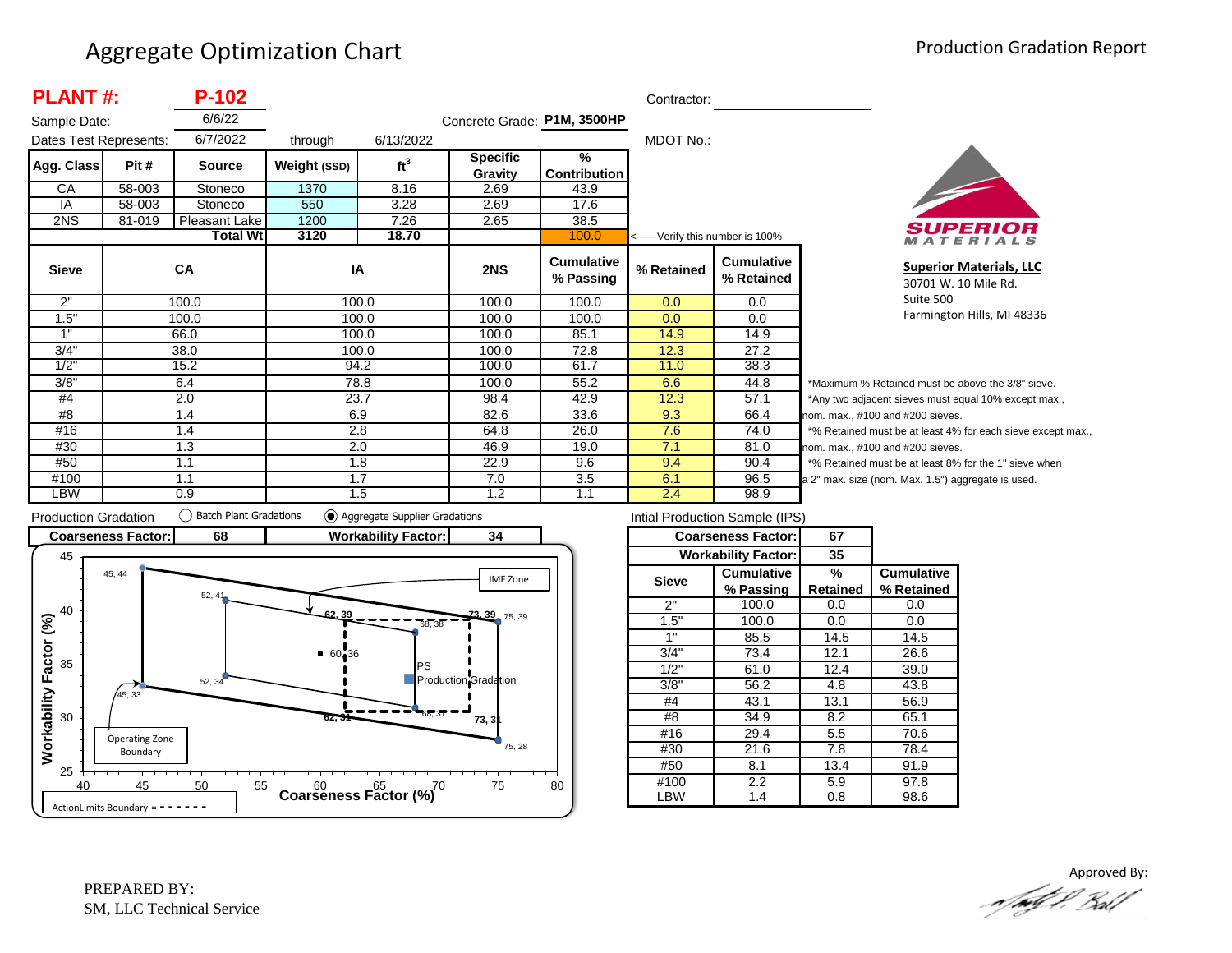| <b>PLANT#:</b>         |        | P-103           |              |                 |                             |                                      | Contractor:                       |                                 |       |
|------------------------|--------|-----------------|--------------|-----------------|-----------------------------|--------------------------------------|-----------------------------------|---------------------------------|-------|
| Sample Date:           |        | 6/6/22          |              |                 | Concrete Grade: P1M, 3500HP |                                      |                                   |                                 |       |
| Dates Test Represents: |        | 6/7/2022        | through      | 6/13/2022       |                             |                                      | MDOT No.:                         |                                 |       |
| Agg. Class             | Pit #  | <b>Source</b>   | Weight (SSD) | ft <sup>3</sup> | <b>Specific</b><br>Gravity  | $\frac{9}{6}$<br><b>Contribution</b> |                                   |                                 |       |
| CA                     | 58-003 | Stoneco         | 1370         | 8.16            | 2.69                        | 43.9                                 |                                   |                                 |       |
| IA                     | 58-003 | Stoneco         | 550          | 3.28            | 2.69                        | 17.6                                 |                                   |                                 |       |
| 2NS                    | 81-019 | Pleasant Lake   | 1200         | 7.26            | 2.65                        | 38.5                                 |                                   |                                 |       |
|                        |        | <b>Total Wt</b> | 3120         | 18.70           |                             | 100.0                                | <----- Verify this number is 100% |                                 |       |
| <b>Sieve</b>           |        | <b>CA</b>       | IA           |                 | 2NS                         | <b>Cumulative</b><br>% Passing       | % Retained                        | <b>Cumulative</b><br>% Retained |       |
| 2"                     |        | 100.0           |              | 100.0           | 100.0                       | 100.0                                | 0.0                               | 0.0                             |       |
| 1.5"                   |        | 100.0           |              | 100.0           | 100.0                       | 100.0                                | 0.0                               | 0.0                             |       |
| 1"                     |        | 66.0            |              | 100.0           | 100.0                       | 85.1                                 | 14.9                              | 14.9                            |       |
| 3/4"                   |        | 38.0            |              | 100.0           | 100.0                       | 72.8                                 | 12.3                              | 27.2                            |       |
| 1/2"                   |        | 15.2            |              | 94.2            | 100.0                       | 61.7                                 | 11.0                              | 38.3                            |       |
| 3/8"                   |        | 6.4             |              | 78.8            | 100.0                       | 55.2                                 | 6.6                               | 44.8                            |       |
| #4                     |        | 2.0             |              | 23.7            | 98.4                        | 42.9                                 | 12.3                              | 57.1                            |       |
| #8                     |        | 1.4             | 6.9          |                 | 82.6                        | 33.6                                 | 9.3                               | 66.4                            | nc    |
| #16                    |        | 1.4             |              | 2.8             | 64.8                        | 26.0                                 | 7.6                               | 74.0                            |       |
| #30                    |        | 1.3             |              | 2.0             | 46.9                        | 19.0                                 | 7.1                               | 81.0                            | nc    |
| #50                    |        | 1.1             |              | 1.8             | 22.9                        | 9.6                                  | 9.4                               | 90.4                            |       |
| #100                   |        | 1.1             |              | 1.7             | 7.0                         | 3.5                                  | 6.1                               | 96.5                            | $a$ : |
| LBW                    |        | 0.9             |              | 1.5             | 1.2                         | 1.1                                  | 2.4                               | 98.9                            |       |



**Superior Materials, LLC** 30701 W. 10 Mile Rd. Suite 500 Farmington Hills, MI 48336

Maximum % Retained must be above the 3/8" sieve. Any two adjacent sieves must equal 10% except max.,  $\mathsf{pm}$ . max., #100 and #200 sieves. % Retained must be at least 4% for each sieve except max., om. max., #100 and #200 sieves. % Retained must be at least 8% for the 1" sieve when 2" max. size (nom. Max. 1.5") aggregate is used.



| Intial Production Sample (IPS) |                            |          |                   |  |  |  |  |  |  |
|--------------------------------|----------------------------|----------|-------------------|--|--|--|--|--|--|
|                                | <b>Coarseness Factor:</b>  | 67       |                   |  |  |  |  |  |  |
|                                | <b>Workability Factor:</b> | 35       |                   |  |  |  |  |  |  |
| Sieve                          | Cumulative                 | %        | <b>Cumulative</b> |  |  |  |  |  |  |
|                                | % Passing                  | Retained | % Retained        |  |  |  |  |  |  |
| 2"                             | 100.0                      | 0.0      | 0.0               |  |  |  |  |  |  |
| 1.5"                           | 100.0                      | 0.0      | 0.0               |  |  |  |  |  |  |
| 1"                             | 85.5                       | 14.5     | 14.5              |  |  |  |  |  |  |
| 3/4"                           | 73.4                       | 12.1     | 26.6              |  |  |  |  |  |  |
| 1/2"                           | 61.0                       | 12.4     | 39.0              |  |  |  |  |  |  |
| 3/8"                           | 56.2                       | 4.8      | 43.8              |  |  |  |  |  |  |
| #4                             | 43.1                       | 13.1     | 56.9              |  |  |  |  |  |  |
| #8                             | 34.9                       | 8.2      | 65.1              |  |  |  |  |  |  |
| #16                            | 29.4                       | 5.5      | 70.6              |  |  |  |  |  |  |
| #30                            | 21.6                       | 7.8      | 78.4              |  |  |  |  |  |  |
| #50                            | 8.1                        |          | 91.9              |  |  |  |  |  |  |
| #100                           | 2.2                        | 5.9      | 97.8              |  |  |  |  |  |  |
| _BW                            | 1.4                        | 0.8      | 98.6              |  |  |  |  |  |  |

Approved BY:.a/ndf f, Bol/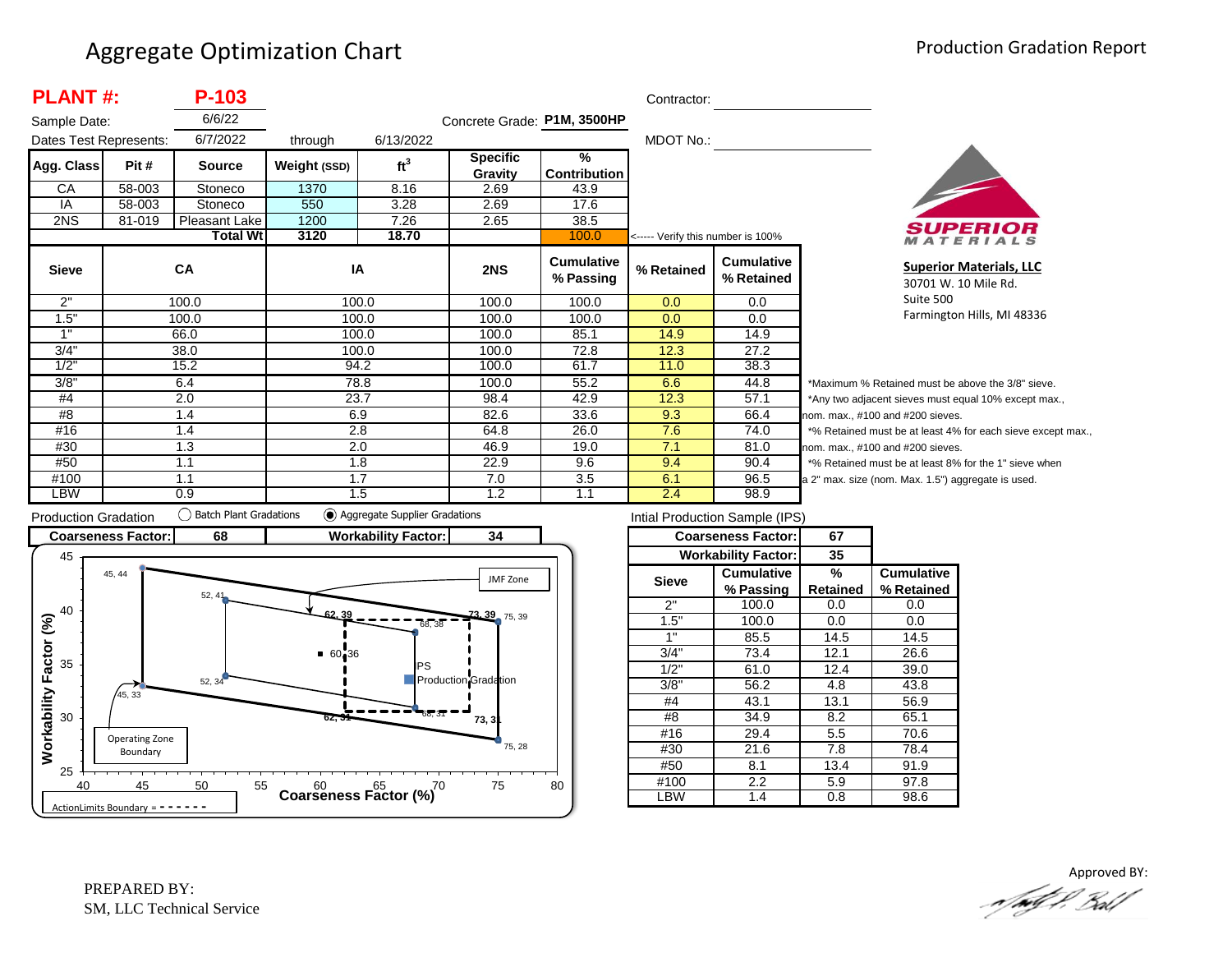| <b>PLANT#:</b>         |        | $P-12$          |              |                 |                             |                                | Contractor:                       |                                 |            |
|------------------------|--------|-----------------|--------------|-----------------|-----------------------------|--------------------------------|-----------------------------------|---------------------------------|------------|
| Sample Date:           |        | 6/6/22          |              |                 | Concrete Grade: P1M, 3500HP |                                |                                   |                                 |            |
| Dates Test Represents: |        | 6/7/2022        | through      | 6/13/2022       |                             |                                | MDOT No.:                         |                                 |            |
| Agg. Class             | Pit #  | <b>Source</b>   | Weight (SSD) | ft <sup>3</sup> | <b>Specific</b>             | %                              |                                   |                                 |            |
|                        |        |                 |              |                 | Gravity                     | <b>Contribution</b>            |                                   |                                 |            |
| CA                     | 71-47  | Presque Isle    | 800          | 4.89            | 2.62                        | 26.1                           |                                   |                                 |            |
| IA                     | 71-47  | Presque Isle    | 1020         | 6.24            | 2.62                        | 33.2                           |                                   |                                 |            |
| 2NS                    | 63-115 | Ray Rd          | 1250         | 7.56            | 2.65                        | 40.7                           |                                   |                                 |            |
|                        |        | <b>Total Wt</b> | 3070         | 18.69           |                             | 100.0                          | <----- Verify this number is 100% |                                 |            |
| <b>Sieve</b>           |        | CA              | IA           |                 | 2NS                         | <b>Cumulative</b><br>% Passing | % Retained                        | <b>Cumulative</b><br>% Retained |            |
| 2"                     |        | 100.0           |              | 100.0           | 100.0                       | 100.0                          | 0.0                               | 0.0                             |            |
| 1.5"                   |        | 95.5            |              | 100.0           | 100.0                       | 98.8                           | 1.2                               | 1.2                             |            |
| 1"                     |        | 41.1            |              | 100.0           | 100.0                       | 84.7                           | 14.2                              | 15.3                            |            |
| 3/4"                   |        | 7.4             |              | 98.8            | 100.0                       | 75.5                           | 9.2                               | 24.5                            |            |
| 1/2"                   |        | 1.4             |              | 67.4            | 100.0                       | 63.5                           | 12.0                              | 36.5                            |            |
| 3/8"                   |        | 1.2             | 39.1         |                 | 100.0                       | 54.0                           | 9.5                               | 46.0                            | *1         |
| #4                     |        | 1.2             | 5.1          |                 | 96.8                        | 41.4                           | 12.6                              | 58.6                            | $^{\star}$ |
| #8                     |        | 1.2             |              | 1.9             | 79.2                        | 33.2                           | 8.2                               | 66.8                            | nor        |
| #16                    |        | 1.2             |              | 1.8             | 61.0                        | 25.7                           | 7.4                               | 74.3                            | $*c$       |
| #30                    |        | 1.2             |              | 1.7             | 43.2                        | 18.5                           | 7.3                               | 81.5                            | nor        |
| #50                    |        | 1.2             |              | 1.7             | 23.1                        | 10.3                           | 8.2                               | 89.7                            | $\star$ c  |
| #100                   |        | 1.1             |              | 1.6             | 5.3                         | 3.0                            | 7.3                               | 97.0                            | a 2        |
| LBW                    |        | 0.9             |              | 1.2             | 1.1                         | 1.1                            | 1.9                               | 98.9                            |            |



**Superior Materials, LLC** 30701 W. 10 Mile Rd. Suite 500 Farmington Hills, MI 48336

Maximum % Retained must be above the 3/8" sieve. Any two adjacent sieves must equal 10% except max.,  $em.$  max.,  $#100$  and  $#200$  sieves. % Retained must be at least 4% for each sieve except max.,  $km.$  max.,  $#100$  and  $#200$  sieves. % Retained must be at least 8% for the 1" sieve when 2" max. size (nom. Max. 1.5") aggregate is used.



| Intial Production Sample (IPS) |                            |          |                   |  |  |  |  |  |  |
|--------------------------------|----------------------------|----------|-------------------|--|--|--|--|--|--|
|                                | <b>Coarseness Factor:</b>  | 67       |                   |  |  |  |  |  |  |
|                                | <b>Workability Factor:</b> | 35       |                   |  |  |  |  |  |  |
| <b>Sieve</b>                   | <b>Cumulative</b>          | %        | <b>Cumulative</b> |  |  |  |  |  |  |
|                                | % Passing                  | Retained | % Retained        |  |  |  |  |  |  |
| 2"                             | 100.0                      | 0.0      | 0.0               |  |  |  |  |  |  |
| 1.5"                           | 99.6                       | 0.4      | 0.4               |  |  |  |  |  |  |
| 1"                             | 83.9                       | 15.7     | 16.1              |  |  |  |  |  |  |
| 3/4"                           | 74.0                       | 9.8      | 26.0              |  |  |  |  |  |  |
| 1/2"                           | 63.7                       | 10.3     | 36.3              |  |  |  |  |  |  |
| 3/8"                           | 56.4                       | 7.3      | 43.6              |  |  |  |  |  |  |
| #4                             | 43.0                       | 13.4     | 57.0              |  |  |  |  |  |  |
| #8                             | 35.1                       | 7.9      | 64.9              |  |  |  |  |  |  |
| #16                            | 29.0                       | 6.1      | 71.0              |  |  |  |  |  |  |
| #30                            | 20.9                       | 8.0      | 79.1              |  |  |  |  |  |  |
| #50                            | 8.1                        | 12.8     | 91.9              |  |  |  |  |  |  |
| #100                           | 1.6                        | 6.5      | 98.4              |  |  |  |  |  |  |
| -BW                            | 0.9                        | 0.8      | 99.1              |  |  |  |  |  |  |

Approved By:<br>Approved By: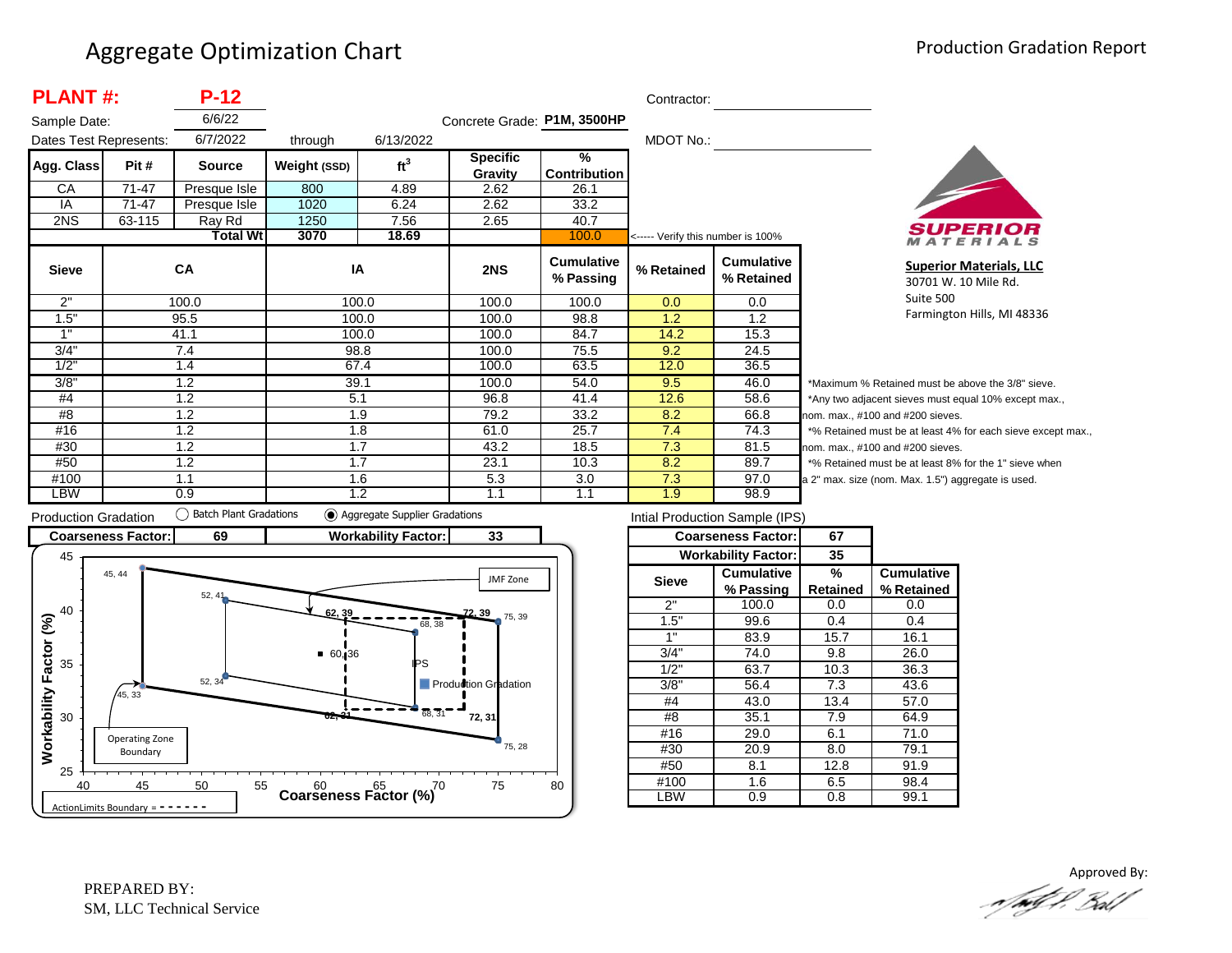| <b>PLANT#:</b> |                                    | $P-32$          |              |                 |                             |                                      | Contractor:                       |                                 |  |
|----------------|------------------------------------|-----------------|--------------|-----------------|-----------------------------|--------------------------------------|-----------------------------------|---------------------------------|--|
| Sample Date:   |                                    | 6/6/22          |              |                 | Concrete Grade: P1M, 3500HP |                                      |                                   |                                 |  |
|                | 6/7/2022<br>Dates Test Represents: |                 | through      | 6/13/2022       |                             |                                      | MDOT No.:                         |                                 |  |
| Agg. Class     | Pit #                              | <b>Source</b>   | Weight (SSD) | ft <sup>3</sup> | <b>Specific</b><br>Gravity  | $\frac{9}{6}$<br><b>Contribution</b> |                                   |                                 |  |
| CA             | $71 - 47$                          | Presque Isle    | 750          | 4.59            | 2.62                        | 24.4                                 |                                   |                                 |  |
| IA             | 71-47                              | Presque Isle    | 1070         | 6.54            | 2.62                        | 34.9                                 |                                   |                                 |  |
| 2NS            | 95-013                             | Smelter Bay     | 1250         | 7.56            | 2.65                        | 40.7                                 |                                   |                                 |  |
|                |                                    | <b>Total Wt</b> | 3070         | 18.69           |                             | 100.0                                | <----- Verify this number is 100% |                                 |  |
| <b>Sieve</b>   |                                    | <b>CA</b>       | IA           |                 | 2NS                         | <b>Cumulative</b><br>% Passing       | % Retained                        | <b>Cumulative</b><br>% Retained |  |
| 2"             |                                    | 100.0           |              | 100.0           | 100.0                       | 100.0                                | 0.0                               | 0.0                             |  |
| 1.5"           |                                    | 95.5            |              | 100.0           | 100.0                       | 98.9                                 | 1.1                               | 1.1                             |  |
| 1"             |                                    | 41.1            |              | 100.0           | 100.0                       | 85.6                                 | 13.3                              | 14.4                            |  |
| 3/4"           |                                    | 7.4             | 98.8         |                 | 100.0                       | 77.0                                 | 8.7                               | 23.0                            |  |
| 1/2"           |                                    | 1.4             |              | 67.4            | 100.0                       | 64.5                                 | 12.4                              | 35.5                            |  |
| 3/8"           |                                    | 1.2             | 39.1         |                 | 100.0                       | 54.6                                 | 9.9                               | 45.4                            |  |
| #4             |                                    | 1.2             | 5.1          |                 | 96.6                        | 41.4                                 | 13.2                              | 58.6                            |  |
| #8             |                                    | 1.2             |              | 1.9             | 84.6                        | 35.4                                 | 6.0                               | 64.6<br>nc                      |  |
| #16            |                                    | 1.2             | 1.8          |                 | 69.8                        | 29.3                                 | 6.1                               | 70.7                            |  |
| #30            |                                    | 1.2             |              | 1.7             | 50.8                        | 21.6                                 | 7.8                               | 78.4<br>nc                      |  |
| #50            |                                    | 1.2             |              | 1.7             | 24.5                        | 10.9                                 | 10.7                              | 89.1                            |  |
| #100           |                                    | 1.1             |              | 1.6             | 6.9                         | 3.6                                  | 7.2                               | 96.4<br>a:                      |  |
| LBW            |                                    | 0.9             |              | 1.2             | 1.3                         | 1.2                                  | 2.5                               | 98.8                            |  |



**Superior Materials, LLC** 30701 W. 10 Mile Rd. Suite 500 Farmington Hills, MI 48336

Maximum % Retained must be above the 3/8" sieve. Any two adjacent sieves must equal 10% except max.,  $\mathsf{pm}$ . max., #100 and #200 sieves. % Retained must be at least 4% for each sieve except max.,  $om.$  max.,  $#100$  and  $#200$  sieves. % Retained must be at least 8% for the 1" sieve when 2" max. size (nom. Max. 1.5") aggregate is used.



| Intial Production Sample (IPS) |                            |          |                   |  |  |  |  |  |  |
|--------------------------------|----------------------------|----------|-------------------|--|--|--|--|--|--|
|                                | <b>Coarseness Factor:</b>  | 65       |                   |  |  |  |  |  |  |
|                                | <b>Workability Factor:</b> | 36       |                   |  |  |  |  |  |  |
| <b>Sieve</b>                   | <b>Cumulative</b>          | %        | <b>Cumulative</b> |  |  |  |  |  |  |
|                                | % Passing                  | Retained | % Retained        |  |  |  |  |  |  |
| 2"                             | 100.0                      | 0.0      | 0.0               |  |  |  |  |  |  |
| 1.5"                           | 99.0                       | 0.6      | 0.6               |  |  |  |  |  |  |
| 1"                             | 84.0                       | 15.3     | 16.0              |  |  |  |  |  |  |
| 3/4"                           | 73.5                       | 10.5     | 26.5              |  |  |  |  |  |  |
| 1/2"                           | 65.2                       | 8.2      | 34.8              |  |  |  |  |  |  |
| 3/8"                           | 58.2                       | 7.1      | 41.8              |  |  |  |  |  |  |
| #4                             | 44.1                       | 14.1     | 55.9              |  |  |  |  |  |  |
| #8                             | 35.5                       | 8.6      | 64.5              |  |  |  |  |  |  |
| #16                            | 29.1                       | 6.4      | 70.9              |  |  |  |  |  |  |
| #30                            | 21.9                       | 7.3      | 78.1              |  |  |  |  |  |  |
| #50                            | 9.6                        | 12.2     | 90.4              |  |  |  |  |  |  |
| #100                           | 2.6                        | 7.1      | 97.4              |  |  |  |  |  |  |
| -BW                            | 1.0                        | 1.6      | 99.0              |  |  |  |  |  |  |
|                                |                            |          |                   |  |  |  |  |  |  |

Approved By:<br>Approved By: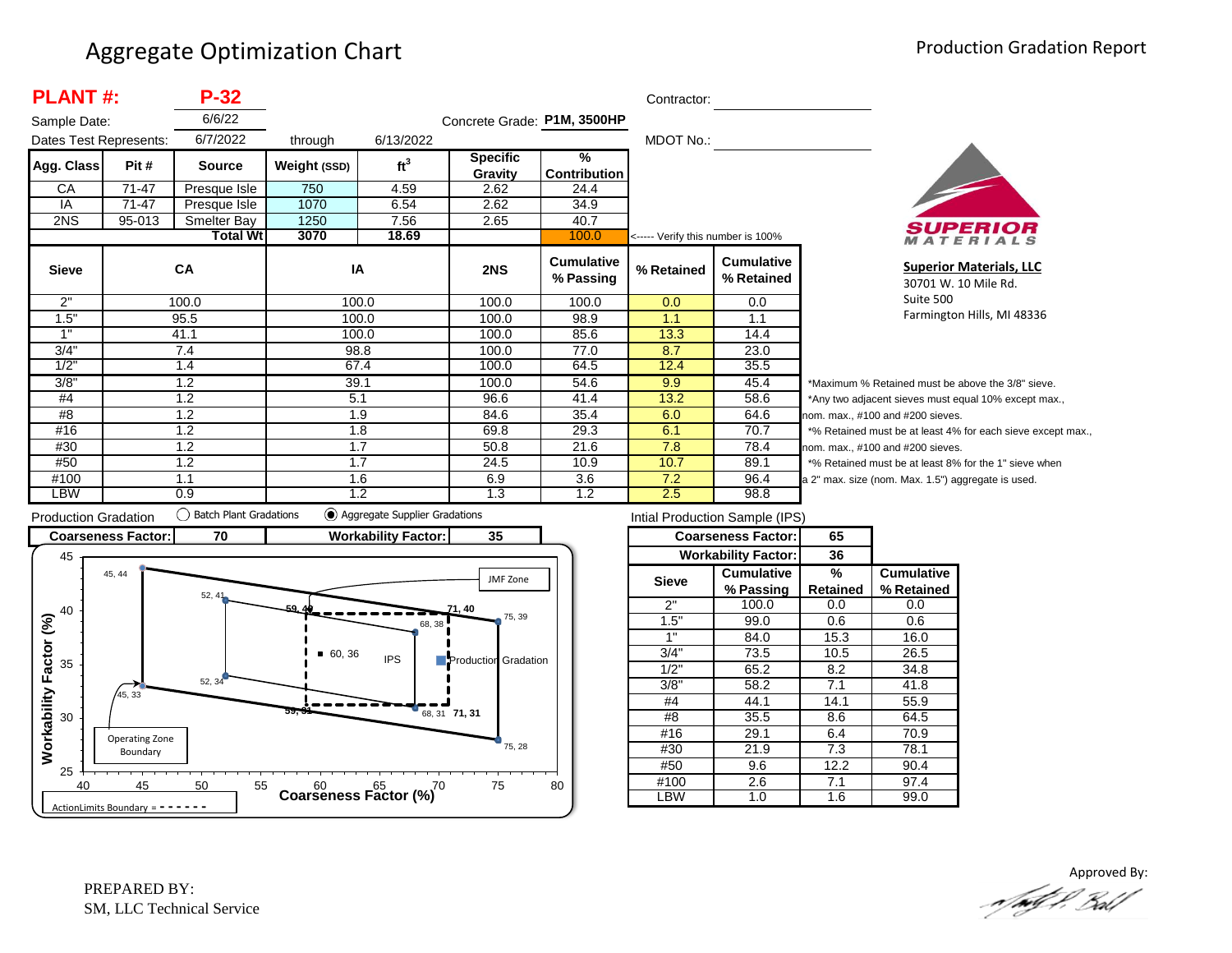| <b>PLANT#:</b>         |        | $P-35$          | Contractor:  |                 |                             |                                      |                                   |                                 |            |
|------------------------|--------|-----------------|--------------|-----------------|-----------------------------|--------------------------------------|-----------------------------------|---------------------------------|------------|
| Sample Date:           |        | 6/6/22          |              |                 | Concrete Grade: P1M, 3500HP |                                      |                                   |                                 |            |
| Dates Test Represents: |        | 6/7/2022        | through      | 6/13/2022       |                             |                                      | MDOT No.:                         |                                 |            |
| Agg. Class             | Pit #  | <b>Source</b>   | Weight (SSD) | ft <sup>3</sup> | <b>Specific</b><br>Gravity  | $\frac{9}{6}$<br><b>Contribution</b> |                                   |                                 |            |
| CA                     | 58-003 | Stoneco         | 1370         | 8.16            | 2.69                        | 43.9                                 |                                   |                                 |            |
| IA                     | 58-003 | Stoneco         | 550          | 3.28            | 2.69                        | 17.6                                 |                                   |                                 |            |
| 2NS                    | 81-019 | Pleasant Lake   | 1200         | 7.26            | 2.65                        | 38.5                                 |                                   |                                 |            |
|                        |        | <b>Total Wt</b> | 3120         | 18.70           |                             | 100.0                                | <----- Verify this number is 100% |                                 |            |
| <b>Sieve</b>           |        | <b>CA</b>       | IA           |                 | 2NS                         | <b>Cumulative</b><br>% Passing       | % Retained                        | <b>Cumulative</b><br>% Retained |            |
| 2"                     |        | 100.0           |              | 100.0           | 100.0                       | 100.0                                | 0.0                               | 0.0                             |            |
| 1.5"                   |        | 100.0           |              | 100.0           | 100.0                       | 100.0                                | 0.0                               | 0.0                             |            |
| 1"                     |        | 66.0            | 100.0        |                 | 100.0                       | 85.1                                 | 14.9                              | 14.9                            |            |
| 3/4"                   |        | 38.0            |              | 100.0           | 100.0                       | 72.8                                 | 12.3                              | 27.2                            |            |
| 1/2"                   |        | 15.2            | 94.2         |                 | 100.0                       | 61.7                                 | 11.0                              | 38.3                            |            |
| 3/8"                   |        | 6.4             |              | 78.8            | 100.0                       | 55.2                                 | 6.6                               | 44.8                            | *1         |
| #4                     |        | 2.0             | 23.7         |                 | 98.4                        | 42.9                                 | 12.3                              | 57.1                            | $^{\star}$ |
| #8                     |        | 1.4             | 6.9          |                 | 82.6                        | 33.6                                 | 9.3                               | 66.4                            | nor        |
| #16                    |        | 1.4             | 2.8          |                 | 64.8                        | 26.0                                 | 7.6                               | 74.0                            | $*c$       |
| #30                    |        | 1.3             |              | 2.0             | 46.9                        | 19.0                                 | 7.1                               | 81.0                            | no         |
| #50                    |        | 1.1             |              | 1.8             | 22.9                        | 9.6                                  | 9.4                               | 90.4                            | $\star$ c  |
| #100                   |        | 1.1             | 1.7          |                 | 7.0                         | 3.5                                  | 6.1                               | 96.5                            | a 2        |
| LBW                    |        | 0.9             |              | 1.5             | 1.2                         | 1.1                                  | 2.4                               | 98.9                            |            |



**Superior Materials, LLC** 30701 W. 10 Mile Rd. Suite 500 Farmington Hills, MI 48336

Maximum % Retained must be above the 3/8" sieve. Any two adjacent sieves must equal 10% except max.,  $em.$  max.,  $#100$  and  $#200$  sieves. % Retained must be at least 4% for each sieve except max.,  $km.$  max.,  $#100$  and  $#200$  sieves. % Retained must be at least 8% for the 1" sieve when 2" max. size (nom. Max. 1.5") aggregate is used.



| Intial Production Sample (IPS) |                            |                 |                   |  |  |  |  |  |  |
|--------------------------------|----------------------------|-----------------|-------------------|--|--|--|--|--|--|
|                                | <b>Coarseness Factor:</b>  | 67              |                   |  |  |  |  |  |  |
|                                | <b>Workability Factor:</b> | 35              |                   |  |  |  |  |  |  |
| <b>Sieve</b>                   | <b>Cumulative</b>          | %               | <b>Cumulative</b> |  |  |  |  |  |  |
|                                | % Passing                  | <b>Retained</b> | % Retained        |  |  |  |  |  |  |
| 2"                             | 100.0                      | 0.0             | 0.0               |  |  |  |  |  |  |
| 1.5"                           | 100.0                      | 0.0             | 0.0               |  |  |  |  |  |  |
| 1"                             | 86.9                       | 13.1            | 13.1              |  |  |  |  |  |  |
| 3/4"                           | 76.1                       | 10.8            | 23.9              |  |  |  |  |  |  |
| 1/2"                           | 63.7                       | 12.4            | 36.3              |  |  |  |  |  |  |
| 3/8"                           | 56.2                       | 7.5             | 43.8              |  |  |  |  |  |  |
| #4                             | 43.2                       | 13.0            | 56.8              |  |  |  |  |  |  |
| #8                             | 34.7                       | 8.5             | 65.3              |  |  |  |  |  |  |
| #16                            | 27.5                       | 7.2             | 72.5              |  |  |  |  |  |  |
| #30                            | 20.6                       | 7.0             | 79.4              |  |  |  |  |  |  |
| #50                            | 9.0                        | 11.6            | 91.0              |  |  |  |  |  |  |
| #100                           | 2.1                        | 6.9             | 97.9              |  |  |  |  |  |  |
| <b>BW</b>                      | 1.0                        | 1.1             | 99.0              |  |  |  |  |  |  |
|                                |                            |                 |                   |  |  |  |  |  |  |

Approved By:<br>Approved By: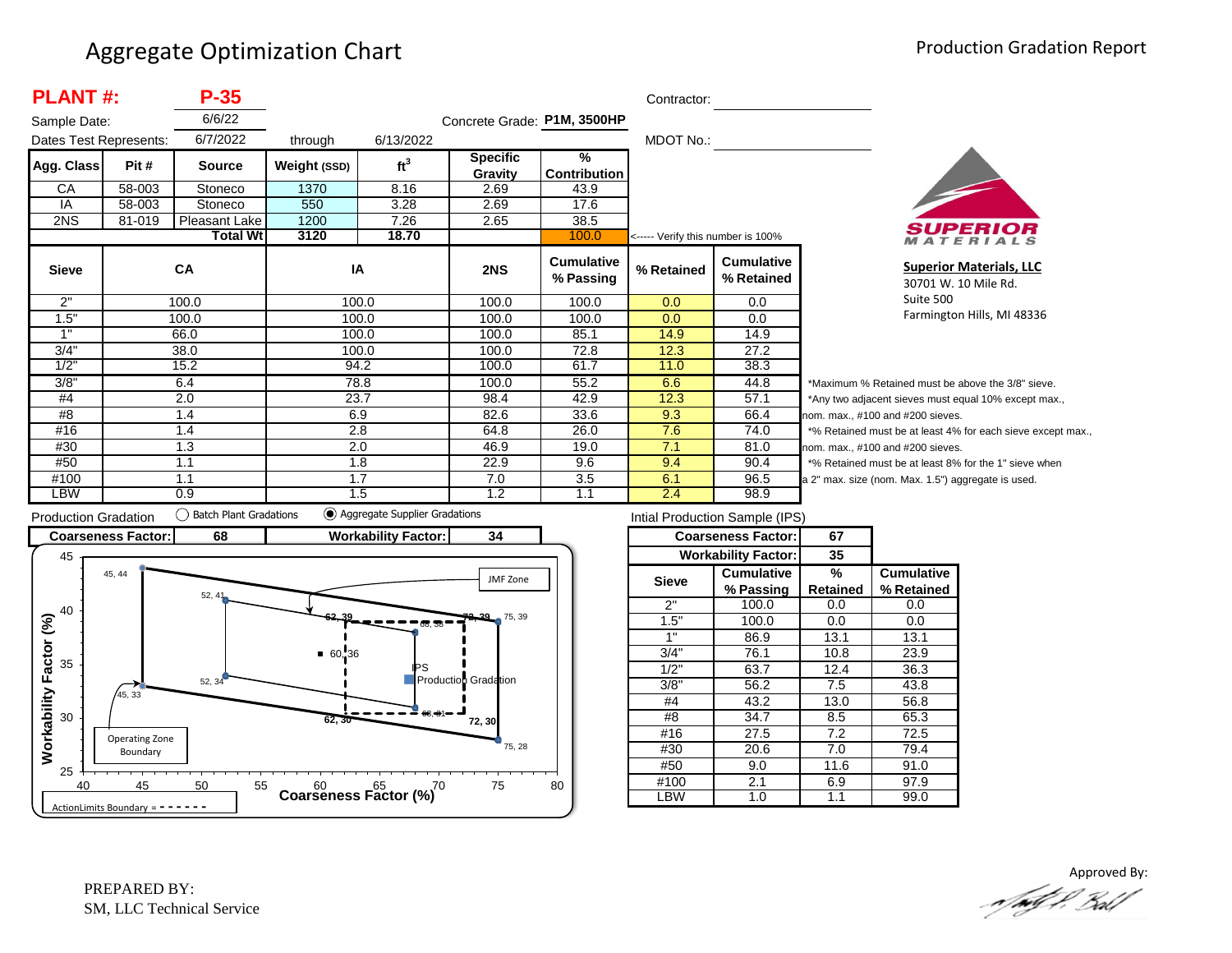| <b>PLANT#:</b>         |       | <b>P-36</b>   |              |                      |                             |                                      | Contractor:                       |                                 |          |
|------------------------|-------|---------------|--------------|----------------------|-----------------------------|--------------------------------------|-----------------------------------|---------------------------------|----------|
| Sample Date:           |       | 6/6/22        |              |                      | Concrete Grade: P1M, 3500HP |                                      |                                   |                                 |          |
| Dates Test Represents: |       | 6/7/2022      | through      | 6/13/2022            |                             |                                      | MDOT No.:                         |                                 |          |
| Agg. Class             | Pit # | <b>Source</b> | Weight (SSD) | ft <sup>3</sup>      | <b>Specific</b><br>Gravity  | $\frac{9}{6}$<br><b>Contribution</b> |                                   |                                 |          |
| CA                     | 71-47 | Presque Isle  | 800          | 4.89                 | 2.62                        | 26.1                                 |                                   |                                 |          |
| IA                     | 71-47 | Presque Isle  | 1070         | 6.54                 | 2.62                        | 34.9                                 |                                   |                                 |          |
| 2NS                    | 63-92 | Grange Hall   | 1200         | 7.26<br>2.65<br>39.1 |                             |                                      |                                   |                                 |          |
|                        |       | Total Wtl     | 3070         | 18.70                |                             | 100.0                                | <----- Verify this number is 100% |                                 |          |
| <b>Sieve</b>           | CA    |               | IA           |                      | 2NS                         | <b>Cumulative</b><br>% Passing       | % Retained                        | <b>Cumulative</b><br>% Retained |          |
| 2"                     |       | 100.0         |              | 100.0                | 100.0                       | 100.0                                | 0.0                               | 0.0                             |          |
| 1.5"                   |       | 95.5          |              | 100.0                | 100.0                       | 98.8                                 | 1.2                               | 1.2                             |          |
| 1"                     |       | 41.1          |              | 100.0                | 100.0                       | 84.7                                 | 14.2                              | 15.3                            |          |
| 3/4"                   |       | 7.4           |              | 98.8                 | 100.0                       | 75.5                                 | 9.2                               | 24.5                            |          |
| 1/2"                   |       | 1.4           |              | 67.4                 | 100.0                       | 62.9                                 | 12.5                              | 37.1                            |          |
| 3/8"                   | 1.2   |               | 39.1         |                      | 100.0                       | 53.0                                 | 9.9                               | 47.0                            | $^\star$ |
| #4                     | 1.2   |               | 5.1          |                      | 97.4                        | 40.2                                 | 12.9                              | 59.8                            |          |
| #8                     | 1.2   |               | 1.9          |                      | 83.3                        | 33.5                                 | 6.6                               | 66.5                            | no       |
| #16                    | 1.2   |               | 1.8          |                      | 69.1                        | 27.9                                 | 5.6                               | 72.1                            | $\star$  |
| #30                    |       | 1.2           | 1.7          |                      | 52.1                        | 21.3                                 | 6.7                               | 78.7                            | no       |
| #50                    |       | 1.2           | 1.7          |                      | 25.0                        | 10.7                                 | 10.6                              | 89.3                            |          |
| #100                   |       | 1.1<br>1.6    |              |                      | 3.0                         | 2.0                                  | 8.7                               | 98.0                            | a 2      |
| <b>LBW</b>             |       | 0.9           |              | 1.2                  | 0.4                         | 0.8                                  | 1.2                               | 99.2                            |          |



**Superior Materials, LLC** 30701 W. 10 Mile Rd. Suite 500 Farmington Hills, MI 48336

Maximum % Retained must be above the 3/8" sieve. Any two adjacent sieves must equal 10% except max.,  $km.$  max.,  $#100$  and  $#200$  sieves. % Retained must be at least 4% for each sieve except max.,  $km.$  max.,  $#100$  and  $#200$  sieves. % Retained must be at least 8% for the 1" sieve when 2" max. size (nom. Max. 1.5") aggregate is used.



|              | Intial Production Sample (IPS) |          |                   |  |
|--------------|--------------------------------|----------|-------------------|--|
|              | <b>Coarseness Factor:</b>      | 67       |                   |  |
|              | <b>Workability Factor:</b>     | 35       |                   |  |
| <b>Sieve</b> | <b>Cumulative</b>              | %        | <b>Cumulative</b> |  |
|              | % Passing                      | Retained | % Retained        |  |
| 2"           | 100.0                          | 0.0      | 0.0               |  |
| 1.5"         | 100.0                          | 0.0      | 0.0               |  |
| 1"           | 85.0                           | 15.0     | 15.0              |  |
| 3/4"         | 72.1                           | 12.9     | 27.9              |  |
| 1/2"         | 64.5                           | 7.6      | 35.5              |  |
| 3/8"         | 56.5                           | 8.0      | 43.5              |  |
| #4           | 42.7                           | 13.8     | 57.3              |  |
| #8           | 34.9                           | 7.8      | 65.1              |  |
| #16          | 29.0                           | 5.9      | 71.0              |  |
| #30          | 21.0                           | 8.0      | 79.0              |  |
| #50          | 8.2                            | 12.8     | 91.8              |  |
| #100         | 1.6                            | 6.5      | 98.4              |  |
| LBW          | 0.7                            | 0.9      | 99.3              |  |

Approved By:<br>Approved By: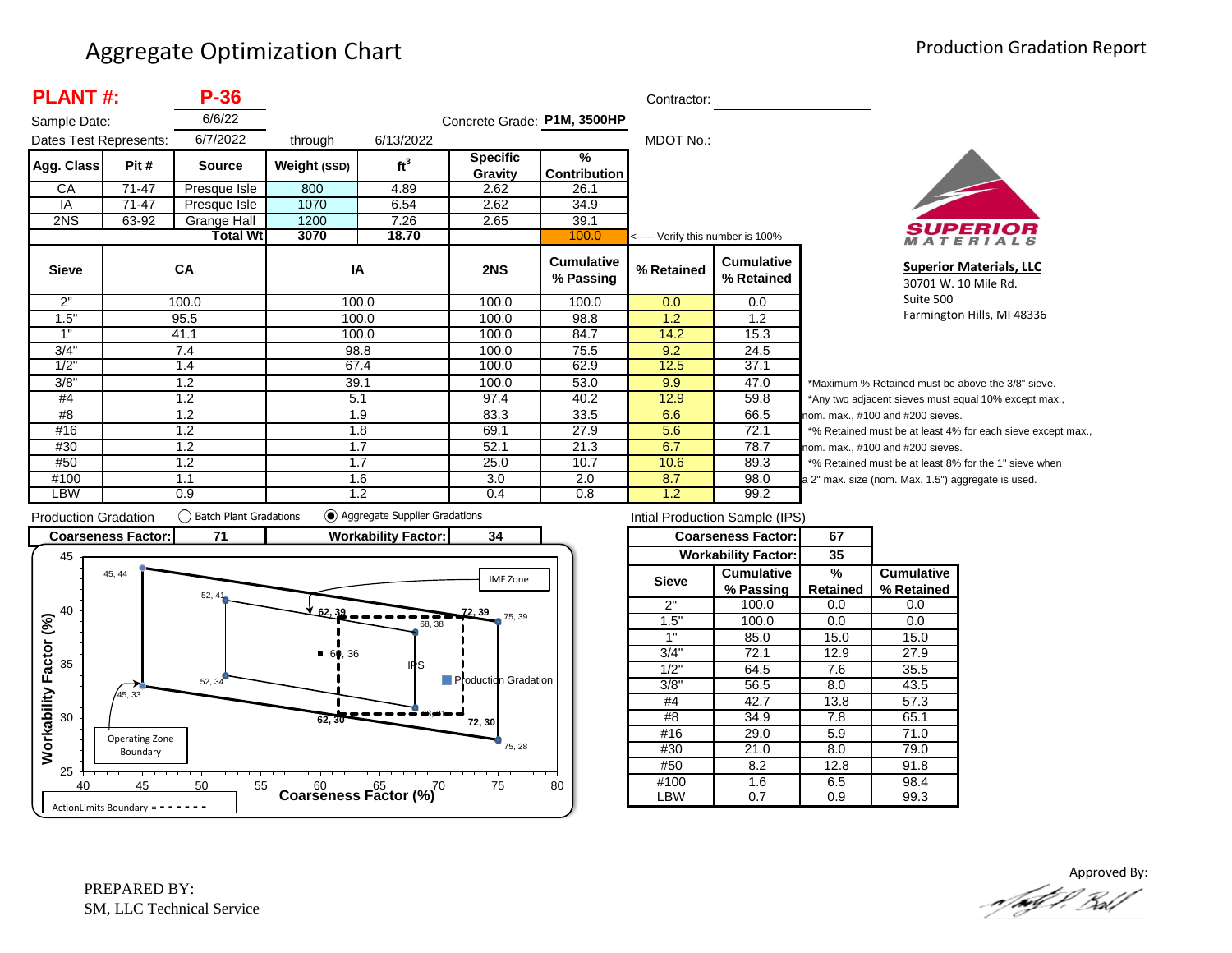| <b>PLANT#:</b>         |           | $P-39$          |              |                 |                             |                                | Contractor:                       |                                 |              |
|------------------------|-----------|-----------------|--------------|-----------------|-----------------------------|--------------------------------|-----------------------------------|---------------------------------|--------------|
| Sample Date:           |           | 6/6/22          |              |                 | Concrete Grade: P1M, 3500HP |                                |                                   |                                 |              |
| Dates Test Represents: |           | 6/7/2022        | through      | 6/13/2022       |                             |                                | MDOT No.:                         |                                 |              |
| Agg. Class             | Pit #     | <b>Source</b>   | Weight (SSD) | ft <sup>3</sup> | <b>Specific</b>             | $\frac{9}{6}$                  |                                   |                                 |              |
|                        |           |                 |              |                 | Gravity                     | <b>Contribution</b>            |                                   |                                 |              |
| CA                     | $71 - 47$ | Presque Isle    | 1020         | 6.24            | 2.62                        | 33.2                           |                                   |                                 |              |
| IA                     | $71 - 47$ | Presque Isle    | 800          | 4.89            | 2.62                        | 26.1                           |                                   |                                 |              |
| 2NS                    | 44-051    | Krake Willis Rd | 1250         | 7.56            | 2.65                        | 40.7                           |                                   |                                 |              |
|                        |           | <b>Total Wt</b> | 3070         | 18.69           |                             | 100.0                          | <----- Verify this number is 100% |                                 |              |
| <b>Sieve</b>           |           | CA              | IA           |                 | 2NS                         | <b>Cumulative</b><br>% Passing | % Retained                        | <b>Cumulative</b><br>% Retained |              |
| 2"                     |           | 100.0           | 100.0        |                 | 100.0                       | 100.0                          | 0.0                               | 0.0                             |              |
| 1.5"                   |           | 97.0            | 100.0        |                 | 100.0                       | 99.0                           | 1.0                               | 1.0                             |              |
| 1"                     |           | 46.2            | 100.0        |                 | 100.0                       | 82.1                           | 16.9                              | 17.9                            |              |
| 3/4"                   |           | 13.3            | 98.6         |                 | 100.0                       | 70.8                           | 11.3                              | 29.2                            |              |
| 1/2"                   |           | 3.7             | 77.7         |                 | 100.0                       | 62.2                           | 8.6                               | 37.8                            |              |
| 3/8"                   |           | 2.7             | 51.6         |                 | 100.0                       | 55.1                           | 7.1                               | 44.9                            | $*_{N}$      |
| #4                     | 2.0       |                 | 15.0         |                 | 96.1                        | 43.7                           | 11.4                              | 56.3                            | $*_{A}$      |
| #8                     | 1.9       |                 | 6.8          |                 | 80.7                        | 35.3                           | 8.4                               | 64.7                            | non          |
| #16                    | 1.8       |                 | 4.1          |                 | 66.1                        | 28.6                           | 6.7                               | 71.4                            | $*_{\alpha}$ |
| #30                    |           | 1.7             |              | 3.3             | 50.0                        | 21.8                           | 6.8                               | 78.2                            | non          |
| #50                    |           | 1.6<br>3.0      |              |                 | 26.1                        | 11.9                           | 9.8                               | 88.1                            | $*_{\alpha}$ |
| #100                   |           | 1.5<br>2.8      |              |                 | 10.0                        | 5.3                            | 6.6                               | 94.7                            | a 2'         |
| LBW                    |           | 1.4             | 2.5          |                 | 2.1                         | 2.0                            | 3.3                               | 98.0                            |              |



**Superior Materials, LLC** 30701 W. 10 Mile Rd. Suite 500 Farmington Hills, MI 48336

Maximum % Retained must be above the 3/8" sieve. Any two adjacent sieves must equal 10% except max., m. max., #100 and #200 sieves. % Retained must be at least 4% for each sieve except max., m. max., #100 and #200 sieves. % Retained must be at least 8% for the 1" sieve when " max. size (nom. Max. 1.5") aggregate is used.



|              | Intial Production Sample (IPS) |          |                   |  |
|--------------|--------------------------------|----------|-------------------|--|
|              | <b>Coarseness Factor:</b>      | 65       |                   |  |
|              | <b>Workability Factor:</b>     | 35       |                   |  |
| <b>Sieve</b> | <b>Cumulative</b>              | %        | <b>Cumulative</b> |  |
|              | % Passing                      | Retained | % Retained        |  |
| 2"           | 100.0                          | 0.0      | 0.0               |  |
| 1.5"         | 99.6                           | 0.4      | 0.4               |  |
| 1"           | 83.9                           | 15.7     | 16.1              |  |
| 3/4"         | 74.1                           | 9.8      | 25.9              |  |
| 1/2"         | 64.3                           | 9.7      | 35.7              |  |
| 3/8"         | 57.5                           | 6.8      | 42.5              |  |
| #4           | 44.5                           | 13.1     | 55.5              |  |
| #8           | 35.1                           | 9.4      | 64.9              |  |
| #16          | 27.9                           | 7.2      | 72.1              |  |
| #30          | 21.7                           |          | 78.3              |  |
| #50          | 12.6                           |          | 87.4              |  |
| #100         | 3.5                            |          | 96.5              |  |
| _BW          | 1.2                            | 2.4      | 98.8              |  |

Approved By:<br>Approved By: